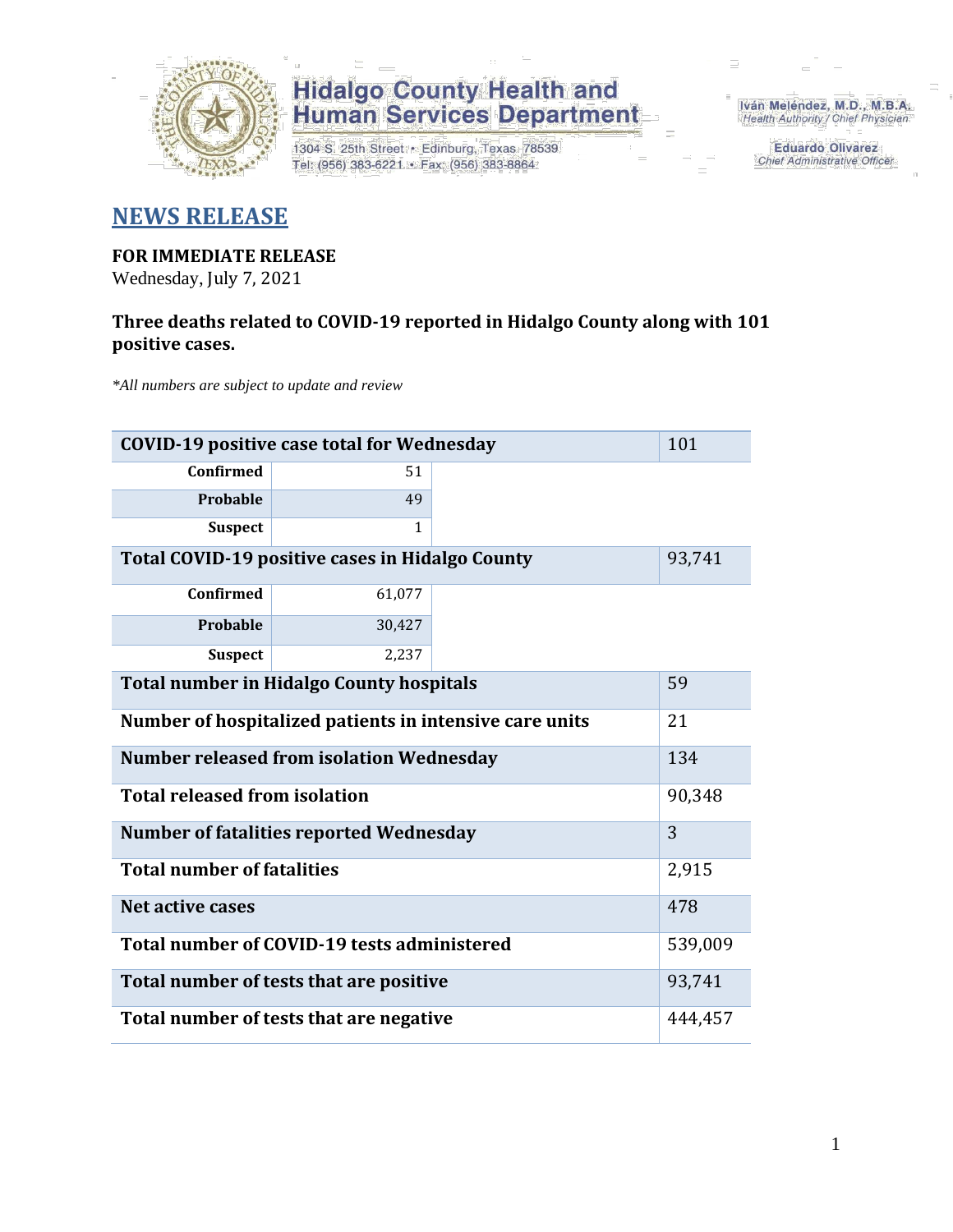

### **Hidalgo County Health and Human Services Department**

1304 S. 25th Street · Edinburg, Texas 78539 Tel: (956) 383-6221 · Fax: (956) 383-8864

Iván Meléndez, M.D., M.B.A. Health Authority / Chief Physician

> **Eduardo Olivarez Chief Administrative Officer**

*Hidalgo County uses the case status definition provided by the Texas Department of State Health Service's 2020 Epi Case Criteria Guide revised November 2020.*

- *1. Confirmed: A person who has tested positive through a molecular or PCR (oral or nasal swabs) test that looks for the presence of the virus's genetic material.*
- *2. Probable: A person who meets presumptive laboratory evidence through detection of COVID-19 by antigen test in a respiratory specimen.*
- *3. Suspect: A person who meets supported laboratory evidence through detection of specific antibodies in serum, plasma, whole body, and no prior history of being confirmed or probable case.*

*For more information of case status definition for COVID-19, please refer to:*

[https://www.dshs.state.tx.us/IDCU/investigation/epi-case-criteria-guide/2020-Epi-Case-Criteria-](https://www.dshs.state.tx.us/IDCU/investigation/epi-case-criteria-guide/2020-Epi-Case-Criteria-Guide.pdf)[Guide.pdf](https://www.dshs.state.tx.us/IDCU/investigation/epi-case-criteria-guide/2020-Epi-Case-Criteria-Guide.pdf)

The deaths include:

|   |       | Age Gender | City           |
|---|-------|------------|----------------|
| 1 | 50s   | Male       | McAllen        |
| 2 | $70+$ | Male       | <b>Mission</b> |
| 3 | 40s   | Female     | Undisclosed    |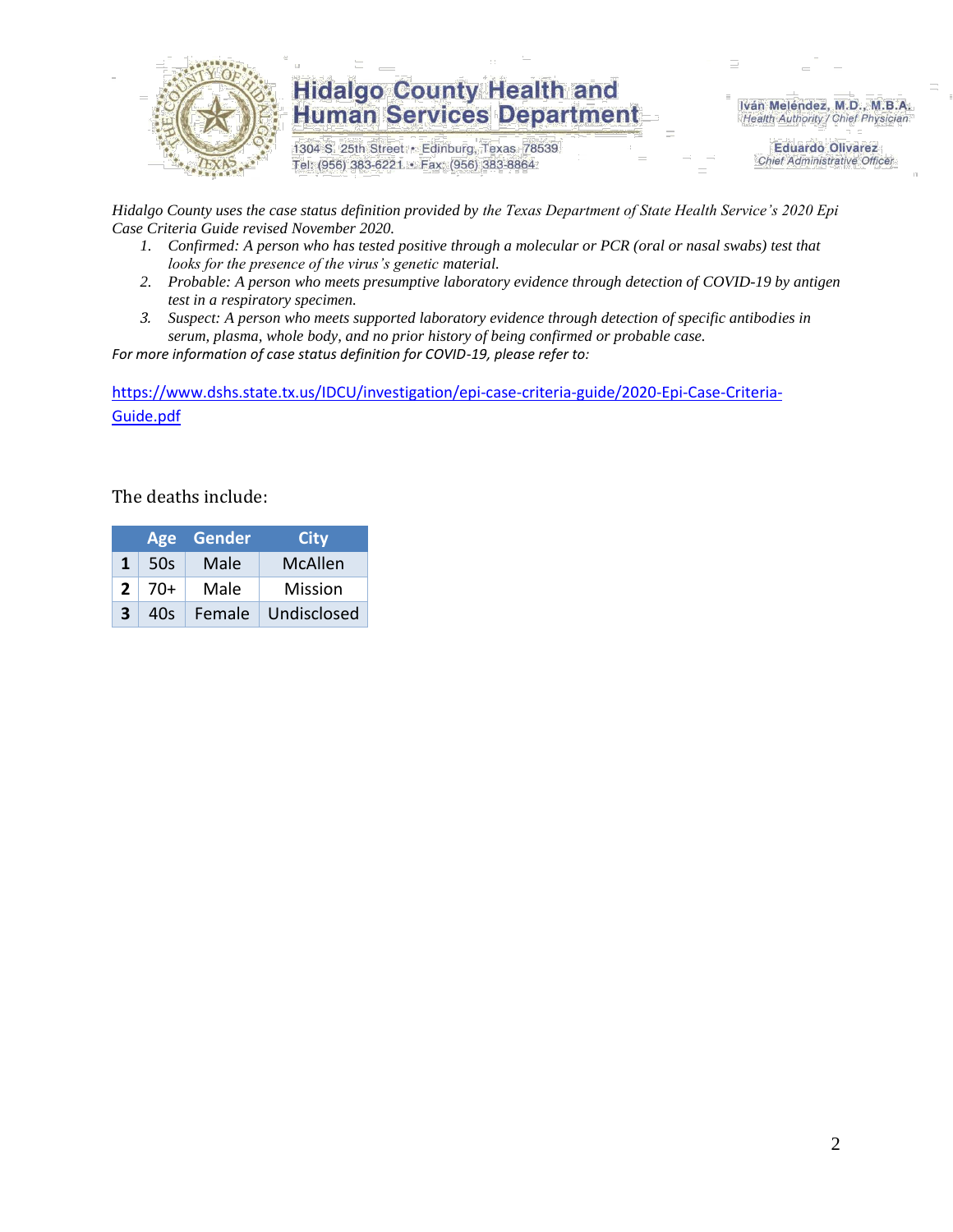

## **Hidalgo County Health and<br>Human Services Department**

1304 S. 25th Street • Edinburg, Texas 78539<br>Tel: (956) 383-6221 • Fax: (956) 383-8864

Iván Meléndez, M.D., M.B.A.<br>Health Authority / Chief Physician

**Eduardo Olivarez** Chief Administrative Officer

#### Wednesday, July 7, 2021 positive cases include:

|                         | <b>Age Range</b> | <b>Gender</b> | <b>City</b> |    | <b>Age Range</b> | Gender                                                                                                     | <b>City</b> |
|-------------------------|------------------|---------------|-------------|----|------------------|------------------------------------------------------------------------------------------------------------|-------------|
| 1                       | $0 - 19$         | F             | Alamo       | 52 | 20s              | F                                                                                                          | McAllen     |
| 2                       | $0 - 19$         | F             | Alamo       | 53 | 30 <sub>s</sub>  | F                                                                                                          | McAllen     |
| 3                       | $0 - 19$         | ${\sf M}$     | Alamo       | 54 | 40s              | F                                                                                                          | McAllen     |
| 4                       | $0 - 19$         | M             | Alamo       | 55 | 40s              | F                                                                                                          | McAllen     |
| 5                       | 30 <sub>s</sub>  | F             | Alamo       | 56 | 40s              | F                                                                                                          | McAllen     |
| 6                       | 30 <sub>s</sub>  | F             | Alamo       | 57 | 40s              | M                                                                                                          | McAllen     |
| $\overline{\mathbf{z}}$ | 30 <sub>s</sub>  | M             | Alamo       | 58 | 40s              | M                                                                                                          | McAllen     |
| 8                       | 60s              | F             | Alamo       | 59 | 50s              | F                                                                                                          | McAllen     |
| 9                       | $0 - 19$         | M             | Alton       | 60 | 60s              | F                                                                                                          | McAllen     |
| 10                      | $0 - 19$         | F             | Donna       | 61 | $70+$            | F                                                                                                          | McAllen     |
| 11                      | $0 - 19$         | F             | Donna       | 62 | $0 - 19$         | $\mathsf{M}% _{T}=\mathsf{M}_{T}\!\left( a,b\right) ,\ \mathsf{M}_{T}=\mathsf{M}_{T}\!\left( a,b\right) ,$ | Mercedes    |
| 12                      | $0 - 19$         | F             | Donna       | 63 | $0 - 19$         | F                                                                                                          | Mission     |
| 13                      | $0 - 19$         | F             | Donna       | 64 | $0 - 19$         | $\mathsf{M}% _{T}=\mathsf{M}_{T}\!\left( a,b\right) ,\ \mathsf{M}_{T}=\mathsf{M}_{T}\!\left( a,b\right) ,$ | Mission     |
| 14                      | $0 - 19$         | M             | Donna       | 65 | $0 - 19$         | M                                                                                                          | Mission     |
| 15                      | 20s              | F             | Donna       | 66 | $0 - 19$         | F                                                                                                          | Mission     |
| 16                      | 30s              | F             | Donna       | 67 | $0 - 19$         | M                                                                                                          | Mission     |
| 17                      | 30s              | F             | Donna       | 68 | $0 - 19$         | $\mathsf{M}% _{T}=\mathsf{M}_{T}\!\left( a,b\right) ,\ \mathsf{M}_{T}=\mathsf{M}_{T}\!\left( a,b\right) ,$ | Mission     |
| 18                      | 50s              | M             | Donna       | 69 | $0 - 19$         | F                                                                                                          | Mission     |
| 19                      | $0 - 19$         | U             | Edinburg    | 70 | $0 - 19$         | F                                                                                                          | Mission     |
| 20                      | $0 - 19$         | F             | Edinburg    | 71 | $0 - 19$         | M                                                                                                          | Mission     |
| 21                      | $0 - 19$         | F             | Edinburg    | 72 | 20s              | M                                                                                                          | Mission     |
| 22                      | $0 - 19$         | M             | Edinburg    | 73 | 30s              | M                                                                                                          | Mission     |
| 23                      | $0 - 19$         | F             | Edinburg    | 74 | 30 <sub>s</sub>  | M                                                                                                          | Mission     |
| 24                      | $0 - 19$         | M             | Edinburg    | 75 | 30 <sub>s</sub>  | M                                                                                                          | Mission     |
| 25                      | $0 - 19$         | F             | Edinburg    | 76 | 40s              | F                                                                                                          | Mission     |
| 26                      | $0 - 19$         | F             | Edinburg    | 77 | 40s              | F                                                                                                          | Mission     |
| 27                      | $0 - 19$         | F             | Edinburg    | 78 | 50s              | M                                                                                                          | Mission     |
| 28                      | $0 - 19$         | F             | Edinburg    | 79 | 50s              | F                                                                                                          | Mission     |
| 29                      | 20s              | ${\sf M}$     | Edinburg    | 80 | $0 - 19$         | F                                                                                                          | Pharr       |
| 30                      | 30s              | M             | Edinburg    | 81 | $0 - 19$         | M                                                                                                          | Pharr       |
| 31                      | 30 <sub>s</sub>  | F             | Edinburg    | 82 | $0 - 19$         | $\mathsf{M}% _{T}=\mathsf{M}_{T}\!\left( a,b\right) ,\ \mathsf{M}_{T}=\mathsf{M}_{T}\!\left( a,b\right) ,$ | Pharr       |
| 32                      | 30 <sub>s</sub>  | F             | Edinburg    | 83 | $0 - 19$         | M                                                                                                          | Pharr       |
| 33                      | 40s              | F             | Edinburg    | 84 | $0 - 19$         | F                                                                                                          | Pharr       |
| 34                      | 60s              | М             | Edinburg    | 85 | 20s              | М                                                                                                          | Pharr       |